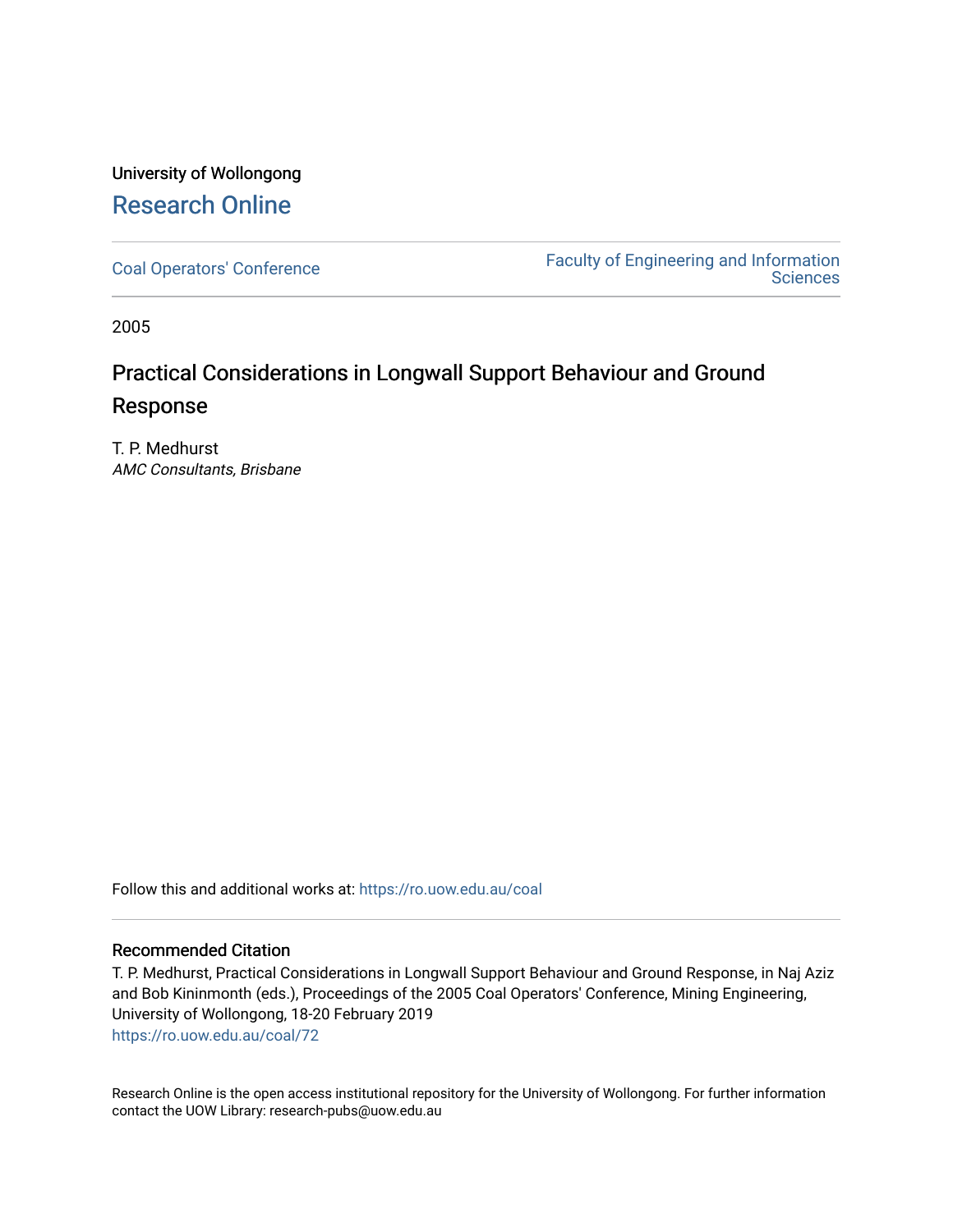## **Practical Considerations in Longwall Support Behaviour and Ground Response**

### **T P Medhurst<sup>1</sup>**

#### **ABSTRACT**

This paper examines the interplay between longwall support design/geometry features, operational controls and geological features on ground response. Experience from several investigations is used to demonstrate the influence of factors such as longwall support capacity and geometry, setting pressure, coal seam strength and stiffness, tip-to-face distance and hydraulic supply and control system parameters on longwall ground response. These factors are then used to outline the requirements on key controls such as retreat rate and cutting height and their influence on allowable roof convergence.

The ground response curve concept as a means to provide graphical representation of longwall support and strata interaction processes is presented. The approach was developed to address the requirement for a practical longwall support evaluation and selection tool that can take account of support load influences such as changes in roof geology or cover depth. An example of the comparison between single pass longwall and top coal caving in a thick seam environment is given to demonstrate the influence of the various factors discussed.

#### **GROUND CONTROL AND RISK**

Poor ground response and the associated business impact of longwall downtime is a major issue for the Australian underground coal industry. Geological features such as thick overlying sandstone channels, very weak immediate roof conditions, high stresses and highly cleated and friable coal seams are common. A more detailed understanding of longwall support and strata interaction processes is needed. Such an understanding requires a multi-disciplinary approach taking account of the mechanical, structural and geotechnical influences on longwall support performance.

On close examination of both mining and civil tunnelling industries, geotechnical risks can be virtually eliminated when a suitable monitoring and operational support program is implemented. The key feature being that the level and detail of the monitoring and support program must match the project risk profile. For example, significant fall-of-ground incidents are rare in the tunnelling industry. This can also be said of gateroad development operations, where optimisation of mining and ground support practices has been considerable in the last ten years. Longwall production activities however, show that the frequency of 'unforeseen' events still remain unacceptably high.

A rough examination of a typical longwall operation reveals that whilst the majority of revenue is generated from the longwall, most of the geotechnical monitoring and effort is directed towards roadway stability. Clearly, the effort put on development ground support and trigger action response plans has yielded significant improvements. The principles of monitoring and operational support programs are therefore proven in the coal industry.

#### **GROUND RESPONSE CURVES**

Strata management plans with trigger levels based on measured convergence would be familiar to most in the coal industry. Such an approach has been around for years and was originally developed for the civil tunnelling industry. In geotechnical

engineering it is known as the observational method, in which the timing and method of ground support is determined via support pressure and convergence monitoring during construction. The underlying tool of the observational approach is the ground response curve (GRC). The general concept is outlined by Brown *et al* (1983) and shown in Figure 1.

The GRC shows the relationship between roof convergence and the support pressure applied. Upon excavation, initial roof relaxation occurs which would require the support resistance to match the primary stress level to prevent any convergence (Point A). As the roof begins to deform, the required support resistance to prevent further convergence reduces, as arching and the self-supporting capacity of the ground is utilised (Point B). The roof then reaches a point where failure begins to develop (Point C). Required support resistance then begins to increase as self-supporting capacity is lost, and support of failed ground is required (Point D).

The ground support line (PB) shows a typical point at which ground support might be installed following initial roof convergence  $(\delta)$ . The slope of the line (PB) reflects the support stiffness. The aim is to operate as close to Point C as possible provided that the corresponding roof convergence is tolerable, thus allowing the available strength of the rock mass to be utilised whilst minimising the loads taken by the ground support elements. It is also possible for the support to be too stiff, or installed too early, so the load bearing capacity of the ground is not fully mobilised and the load in the supports are too high. Similarly, ground support which is too soft, or installed too late, will be ineffective in controlling roof convergence.

The roof convergence monitoring and support design philosophy outlined in Figure 1 has been applied to gateroad development and roof support design for several years on an informal basis. Typically, primary support is designed/installed and then monitoring is used to guide decisions for secondary support. This is the basis of convergence monitoring, establishment of trigger levels and remedial support plans that form part of the strata management plan. A typical relationship between roof convergence trigger levels and the GRC is shown in Figure 2.

For each set of conditions (changing geology, cover depth or stress levels) there is a unique GRC. Optimal ground support practices rely upon monitoring of ground behaviour and development of appropriate action plans. Such processes are well developed for assessing and managing roadway stability and comprise a core role of the site geotechnical engineer. Given its success in development operations and gateroad stability, there is significant scope to reduce geotechnical risk through application of these principles to longwall ground behaviour. The GRC provides a convenient means to show ground behaviour, its relationship to shield performance, and roof stability within the broader context of longwall operations.

#### **STRATA-SUPPORT INTERACTION**

Two basic models exist for analysing support loading, namely force-controlled or convergence-controlled roof behaviour (Barczak, 1990). Historically, support load was estimated assuming an overlying detached roof block to be maintained in equilibrium by the support resistance (Wilson, 1993). The premise of the detached roof block approach is force-controlled

<sup>1.</sup> MAusIMM, Principal Geotechnical Consultant, AMC Consultants Pty Ltd, Level 8, 135 Wickham Terrace, Brisbane Qld 4000. Email: tmedhurst@amcconsultants.com.au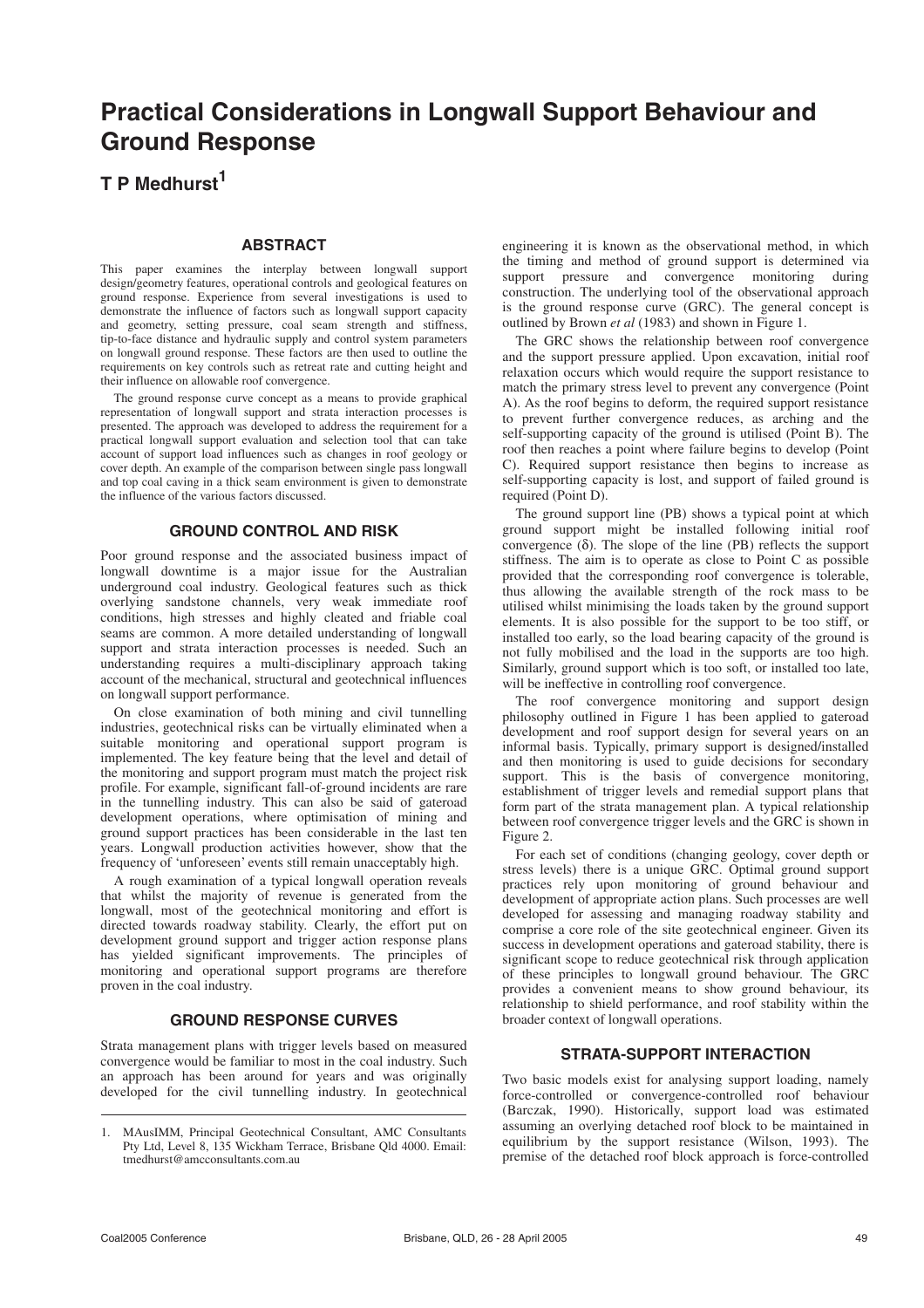

#### Roof Convergence

FIG 2 - Rock-support interaction diagram showing trigger levels.

roof behaviour. It does not consider load development resulting from main roof convergence nor does it consider the influence of the stiffness of the total ground supporting system on face convergence.

Evidence from several longwall mines operating at greater depths and/or under massive roof conditions suggests that convergence-controlled roof behaviour is generally more applicable to support response. This approach relies on determining the load distribution between the coal seam, roof strata, longwall supports and goaf, which is a function of the relative stiffness of each supporting element. The 'overall stiffness' of the four main support elements governs the amount and rate of roof convergence.

To assess convergence driven roof behaviour requires the use of the GRC. A typical example might be to investigate the effects of poor hydraulics on support performance and roof convergence, as demonstrated in Figure 3. A typical range of roof conditions is shown by the upper and lower GRCs. Clearly, roof degradation over time will result in higher loads and increased convergence. The support setting line shows the point at which the roof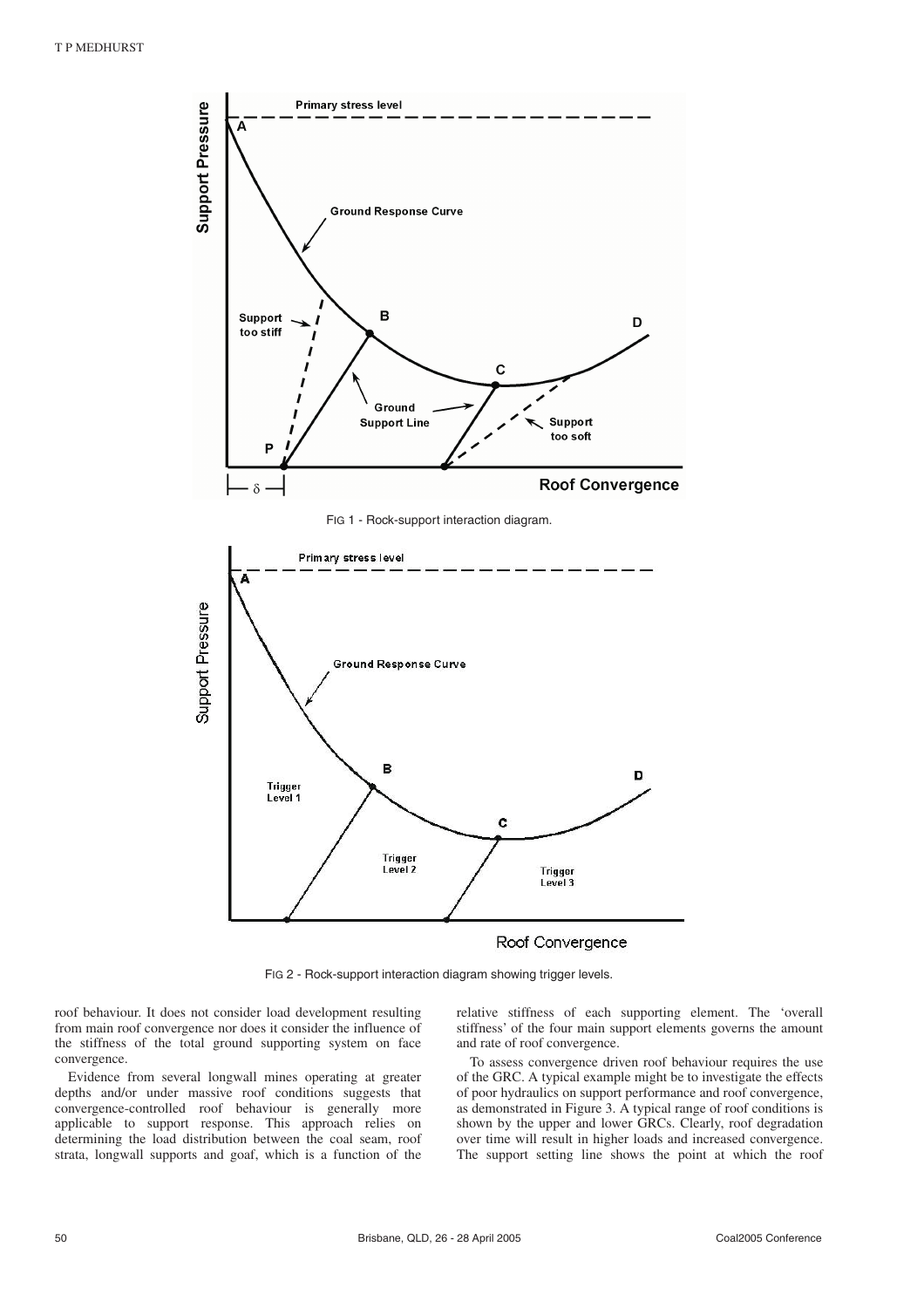

FIG 3 - Strata-support interaction diagram for longwall support.

supports are set. An 800 t longwall support with 80 per cent set-to-vield ratio is shown. Usually an amount of initial roof convergence occurs, then as the supports are set, additional roof convergence then taken up as leg closure (due to compression of the hydraulic fluid). Depending on the self-supporting capability of the strata, roof convergence would cease at the point where the support setting line meets the ground response curve. If the support does not have sufficient capacity or is set too late, roof convergence would continue as the support goes into yield.

Hydraulic leakage effectively increases the convergence permitted between set and yield. This shows how poor hydraulic maintenance can severely limit support effectiveness and contributes to poor face conditions. The net effect of hydraulic leakage is the reduction in support stiffness and setting loads. In contrast, fully operational supports (theoretical set-to-yield profile) set under similar conditions would be expected to provide stable roof conditions.

#### **LONGWALL SUPPORT CAPACITY**

In order to perform an assessment the four main support elements about the longwall face, namely the coal seam, roof strata, longwall supports and goaf, need to be considered. There are several data sources available to estimate support parameters, particularly from an operating longwall face. In general several input sources can be used:

- monitored leg pressure values from the operating longwall face;
- leg convergence/stiffness test results usually supplied by the longwall manufacturer;
- underground observations of coal seam and face conditions and associated measurements of coal seam strength and stiffness characteristics;
- goaf geometry from subsidence data and other sources such as surface-to-seam extensometers or microseismic monitoring; and
- routine geotechnical data such as roof strength from laboratory data and/or borehole geophysics.

Using leg pressure values, leg stiffness values and underground observations a rudimentary strata-support interaction diagram can usually be derived. Provided that the longwall face is not loaded to the point that the yield valves are continually activated, the leg pressure distribution along the face can provide a range of loads that can be matched against face conditions. A measure of face conditions can be deduced from an estimate of coal seam compression, leg stiffness data and underground observations, which in turn can be matched against coal seam strength data.

This approach provides the capability to graphically represent typical longwall support response from real operating data. To augment the initial assessment, the GRC also provides a series of data points that can be used to calibrate numerical modelling analyses. Modelling may then provide the means to assess the impact of variance on the existing operating conditions. One example is the recent work carried out at Ulan Mine (Medhurst and Reed, 2005).

A series of analyses were undertaken to examine strata-support characteristics for a number of modern two-leg support systems. Due to the effect of different support types, it was more convenient to present the results in terms of load density rather than load. The resulting GRCs are shown in Figure 4. Under normal operating conditions, the analyses indicate that two-legged supports imparting a load of  $100 \frac{t}{m^2}$  or greater would be adequate for the future Ulan operation.

Fluctuations in hydraulic line pressure are common on longwall systems, for example if several supports are activated simultaneously or hydraulic leaks develop. Variations in setting pressure across the face can therefore often lead to uneven roof loading and roof stability problems. Figure 4 shows that the 110  $t/m^2$  supports could be set at 80 per cent or possibly even 70 per cent of yield load in order to accommodate support load variance whilst limiting excessive roof convergence. The recommended support configuration for Ulan included 2 m wide, two-legged supports with a support density in the range 100 - 110 t/m<sup>2</sup>. The upper limit at yield load was suggested to provide passive resistance in the event of heavy weighting, for example at panel startup or when mining through structures.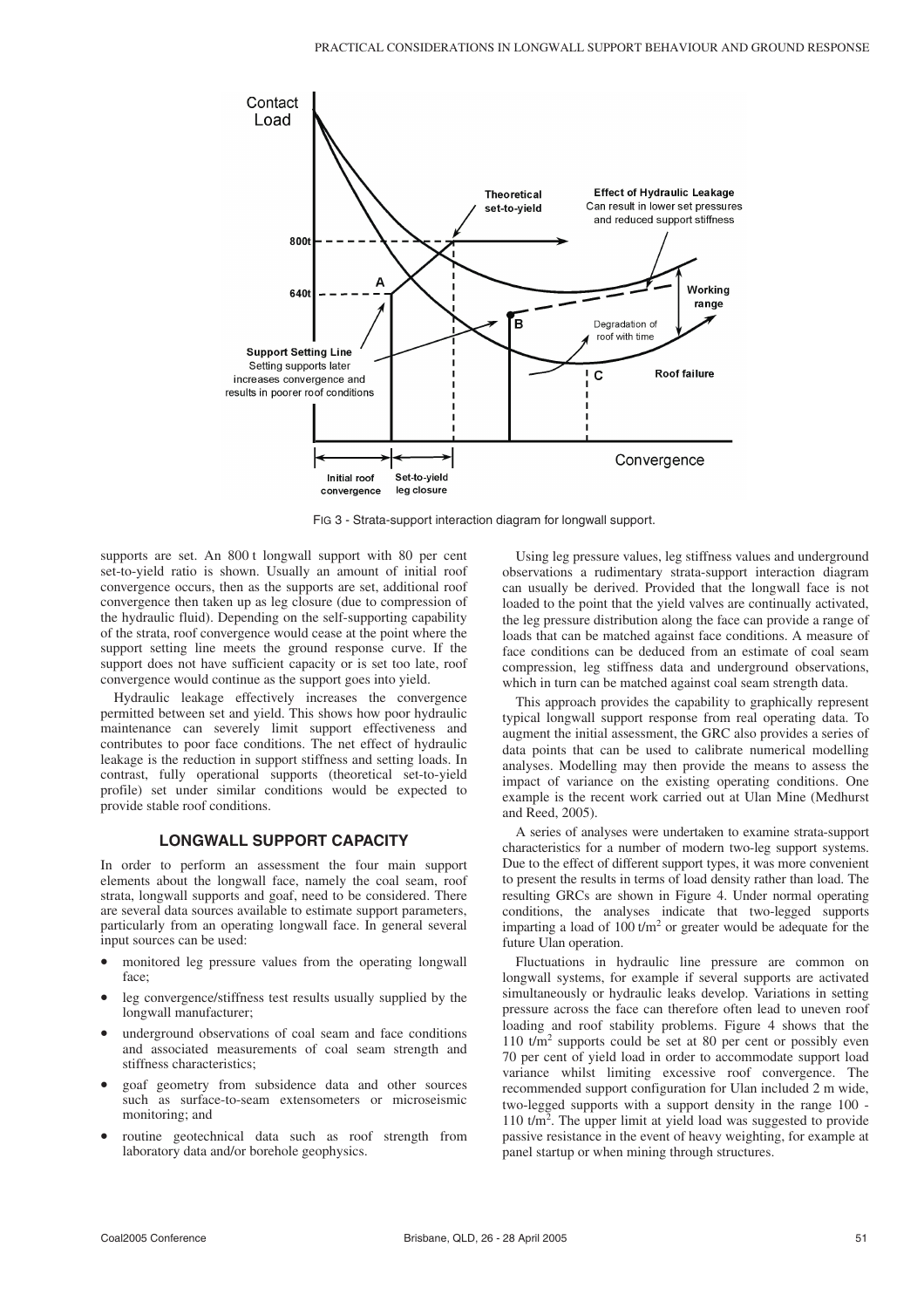

FIG 4 - Strata-support response for various support capacities.

#### **COAL SEAM AND SUPPORT STIFFNESS**

One of the most important, but often overlooked, support elements on the longwall face is the coal seam itself. The coal seam supports the forward abutment load and in doing so, can provide a measure of active load transfer mechanisms. Detailed experimental studies of the mechanical behaviour of coal have shown that deformation associated with the onset of fracturing in unconfined coal typically occurs at just over 0.5 per cent axial strain (Medhurst and Brown, 1998).

The development of face spall generally corresponds to the peak strength of the coal seam. The presence of face spall therefore conveniently provides a measure of both deformation and imposed load at the coal face. A measure of the imposed load can be back-analysed from an estimate of coal seam strength. Previous studies have shown that measures of coal seam rank in combination with brightness profile mapping can be used to estimate seam strength properties (Medhurst, 1999).

A simple difference in stiffness and strength for various coal seams can be used to demonstrate the possible impact on longwall support response. For example, a typical thermal coal seam such as Ulan with a strong, dull coal might have a stiffness up to 4 GPa and mass unconfined strength of 6 MPa. In contrast a weak, cleated coking coal seam such as the Bowen Basin might have stiffness as low as 2 GPa and mass unconfined strength of 4.5 MPa. A typical 3 m cutting height over a longwall face puts the onset of face spall at about  $3 \text{ m} \times 0.5$  per cent strain = 15 mm vertical compression. In general terms, it can be easily realised that Bowen Basin type conditions would only be able to withstand about three quarters of the imposed abutment load of that of the stronger thermal coal before poor face conditions and increased longwall support loads develop. Similarly if the same abutment load was imposed in both cases, poor face conditions are likely to develop more quickly in the weak and softer seam.

Analysis of longwall support leg pressure data often reflects the distribution of load carried on the face but can also reveal specific changes in strata response such as the effect of depth changes or jointing in the immediate roof. Once a measure of support load is obtained, the manufacturer's leg stiffness test results can be used to estimate typical support convergence. This allows a comparison between compression of the longwall supports during mining, coal seam compression and face spall. Following studies at several mines, it appears that most modern longwall supports tend to compress between 5 mm and 7 mm per 100 tonne of applied load.

It is noteworthy that many longwalls operate in seams of 2 m to 3 m thick with the difference between setting load and yielding load of the supports commonly 150 to 200 tonne. In these conditions tolerable levels of vertical compression are in the order of 10 mm to 15 mm for both the coal seam and the longwall supports. The successful application of longwall support technology in recent years therefore might be partly due to close matching with coal seam stiffness characteristics to ensure good roof control. A uniform vertical compression profile helps to minimise the effects of mining induced shear stresses in the immediate roof.

#### **OPERATING FACTORS AFFECTING STABILITY**

#### **Canopy tip-to-face distance**

Roof stability is a function of lateral confinement, which is generated by the support resistance and the coal seam. In general, stability of the roof strata is highly dependent on the span-to-thickness ratio of the roof beam. Two basic principles apply:

- rock strength must be high enough to resist failure if the beam is thin; or
- the beam must be thick enough to be able to generate lateral confinement.

Roof stability is dependent on the spanning capabilities of the individual beds within the roof unit. For typical Australian roof strata in which rock strengths (UCS) are greater than 20 MPa, it has been found that long-term stable roof generally prevails when the span-to-thickness ratio ≤4. In other words, for bedding spacing of about 0.2 m, a canopy tip-to-face distance up to about 0.8 m would remain stable.

In some cases when bed spacing is thin and/or bedding surfaces are weak, the immediate roof skin can often delaminate. In one example, as mining activity progressed below 200 m depth, the immediate roof coal had started to fall at irregular intervals across the face. The penny band separating the coal ply from the overlying mudstone provided a convenient delamination plane. A simple unsupported span delamination model (Shen and Duncan Fama, 1999) was applied.

Figure 5 shows the relationship between factor of safety (or stability) and depth for a 0.3 m thick coal roof beam. The plot shows the influence of horizontal confinement on roof stability. This can be affected by the amount face spall, which in turn, can result in the forward abutment moving further into the solid coal with loss of confinement and/or clamping stress on the roof beam. It may also be affected by the lower-advance-set cycle of the roof supports, for example, the influence of contact advance.

#### **Hydraulic supply and control settings**

The importance of reliable positive set pressure across the entire faceline has been emphasised many times in discussion on maintaining face stability. All too often the effects of faulty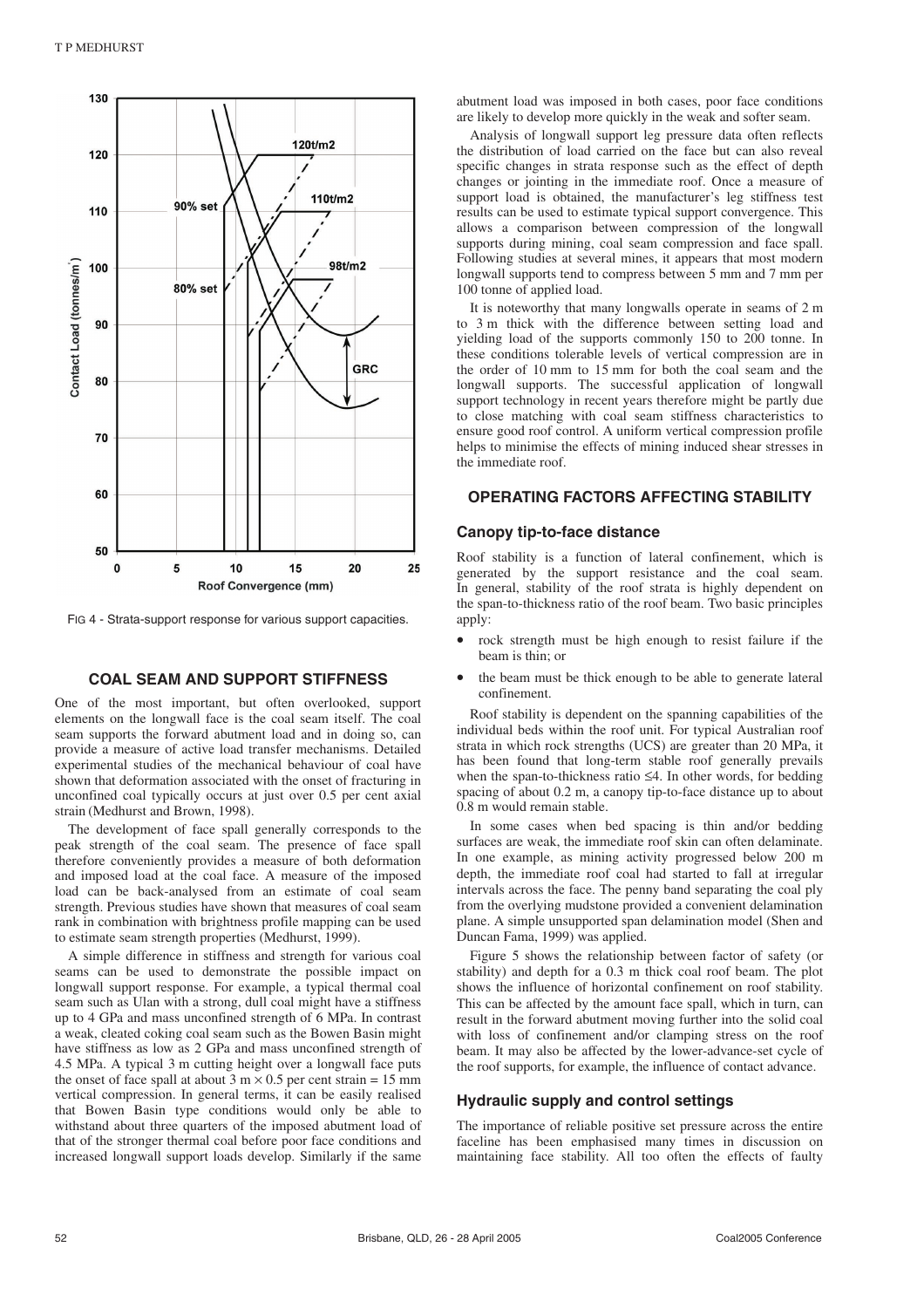

FIG 5 - Roof stability as a function of lateral confinement.

blipper valves and/or inadequate pump pressure have been known to result in adverse face conditions. In general, specification of set pressures needs to take account of factors such as:

- coal seam yield/face spall,
- extra load during support advance,
- need to minimise roof convergence, and
- extended downtime.

It is noteworthy that the impact of face spall (based on 1 m of broken coal in advance of the supports) would typically be expected to result in a minimum of 40 tonnes additional load on each support. Similarly in poor conditions, if methods such as double chocking are employed, additional 50 t weighting cycles may be imposed in the roof and adjacent supports during support advance.

In weaker conditions, more frequent and/or out-of-sequence support moves often result in higher demand on the hydraulic supply system. It is therefore important to ensure that the hydraulic supply and control settings are matched to the load demand on the face. Modern hydraulic supply control systems commonly use pressure threshold values that control when adjacent supports are to operate, triggering of positive set and reactivation threshold, and sufficient pressure to push the AFC. The basic support control parameters can be often changed from default values without recognition of their impact on support performance. The main factors that need to be considered are:

- Is sufficient supply pressure reaching the centre of the face?
- In situations of high hydraulic supply demand, supply pressure to the legs may be low. Is the threshold value sufficient to ensure positive set is activated?
- Is the differential between nominal set pressure and positive set reactivation set at the right value? In some instances, this setting can result in repeated loading or 'pumping' of the supports on a continuous cycle, particularly for older legs that normally have a measurable leakage rate.
- Is the pumping rate sufficient to ensure correct setting times and support advance speed? Is initial roof convergence beyond acceptable levels before adequate set pressure is achieved?

#### **Cutting height**

The introduction of longwall mining into thick seam environments has raised new and challenging issues in ground control. As previously mentioned face stability and the associated matching of coal seam and longwall support stiffness is critical to successful longwall mining. In general, the higher the cutting height, the greater potential for face spall and then larger canopy tip-to-face distances. Anecdotally, it is well known that reduction of cutting height can have a favourable impact on longwall face stability. In poor ground conditions, it may be therefore advantageous to have a suitable working range of the supports to temporarily lower the cutting height. Ground response curves for different depths of cover and cutting heights under typical Bowen Basin conditions is shown in Figure 6.

In terms of normal 'static' performance, Figure 6 illustrates how the support resistance at 4.5 m height is barely adequate at depths of 250 m but is improved by lowering the cutting height to 3.8 m. Also note that approximately 30 mm of roof convergence could be expected prior to setting the supports in the lower-advance-set cycle when operating at the greater depth. This presents a situation in which the margin for error in support operation is significantly reduced. Small amounts of additional roof convergence are likely to result in roof guttering, which can easily be exacerbated by factors such as poor set pressures or inadequate hydraulic supply issues.

A large working height range for longwall supports can offer both advantages and disadvantages. Apart from the requirements of shearer clearance during cutting and transport considerations, the supports need to be able to provide active thrust to the roof in all situations. There are two main considerations:

- the canopy tip generally moves in a vertical locus plane over the working range; and
- support geometry and leg size have been designed to ensure sufficient stiffness and stability at high working heights.

The tip-to-leg distance of modern two-leg supports is commonly about 3.7 m. At cutting heights greater than 3.7 m, the supports are therefore required to operate under conditions in which the main support zone is higher than it is wide. In essence at cutting heights greater than about 3.7 m, the supports go past the 'square' and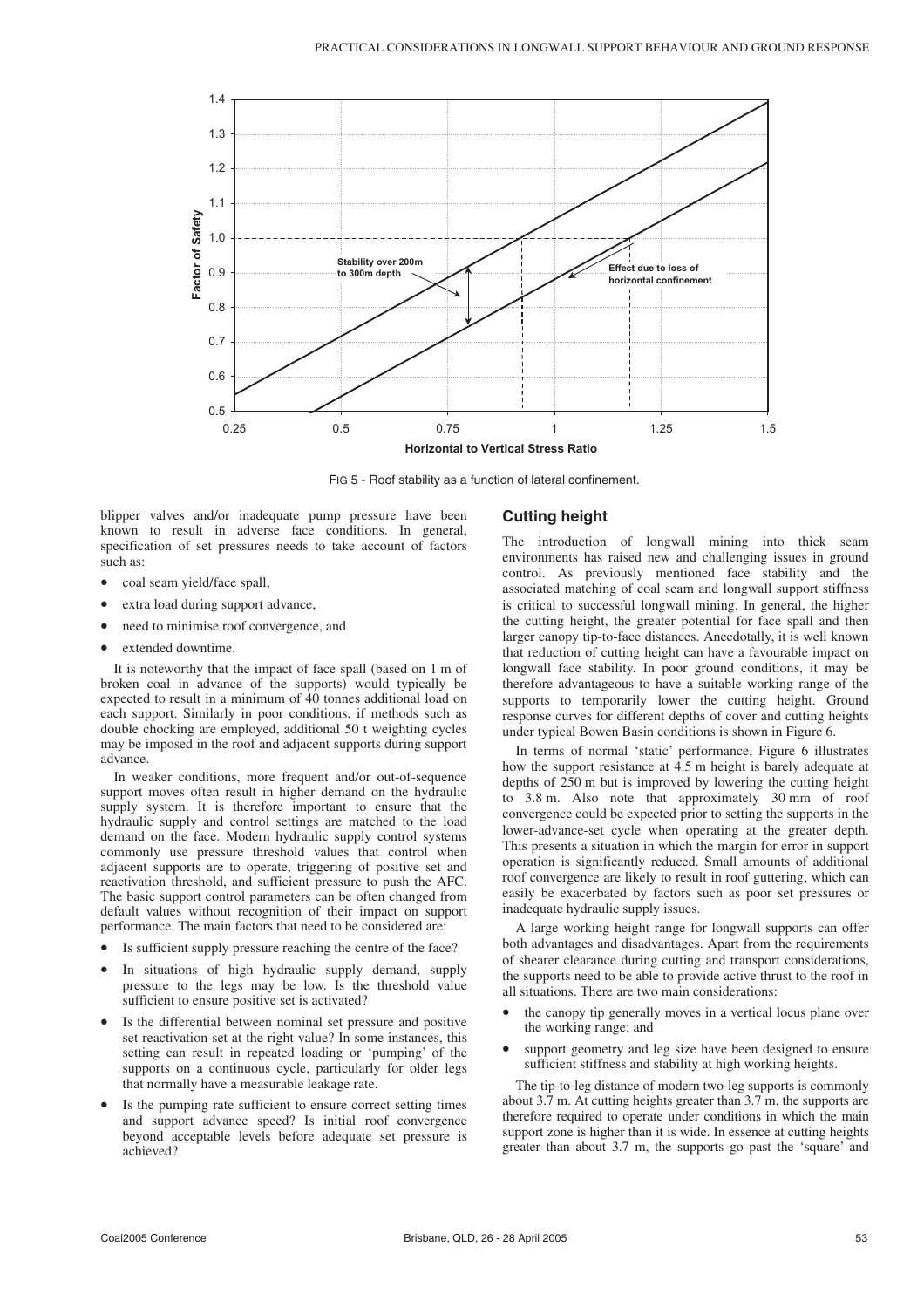

FIG 6 - Effect of cutting height on ground response.

revert from a beam type loading scenario to a column type condition. Anecdotally, this appears to produce effects such as:

- greater potential for caving over the support canopies;
- reduced magnitude of canopy tip loads;
- torsional effects due to cross-dip with leakage in leg seals and poor alignment of canopies; and
- increased potential for support rotation into the floor.

#### **Retreat rate, stand-up time and convergence**

In general, the time-dependent effects on caving and support loading are not well understood. However, the background rate of roof convergence is important in controlling roof stability and can sometimes be related to the impact of a slow retreat rate. In general, most Australian longwalls would operate under typical convergence limits as follows:

- face spall initiated after 15 to 20 mm vertical compression in coal seam;
- cavity development when roof convergence exceeds 30 to 50 mm; and
- overlying strata broken when roof convergence exceeds 100 mm.

In heavy weighting environments, longwalls are routinely subjected to loads that result in a convergence rates in the order of 10 mm/h. Similarly, convergence rates during a weighting cycle can typically exceed 20 mm/h. This suggests that roof cavities will develop over a period of a shift or less under slow retreat on the basis of exceeding a critical convergence level of 100 mm.

Anecdotal evidence indicates that maintaining a critical minimum retreat rate can often mitigate the effects of poor face stability. A typical first quartile Australian longwall operation cutting at 3 m height has an average annualised retreat rate of 11 m/day over a typical longwall panel. This equates to a typical daily retreat rate of 20 m/day and a maximum of 30 m/day.

The extent of the damage to the coal seam in front of the face would typically be in proportion to the seam thickness, say 2 - 3 m for a typical longwall. Therefore to maintain relative competent ground ahead of the face, a minimum retreat rate in the order of 5 m/day is warranted. However, as the size of the damage zone grows, the effect of shearing ahead of the face becomes more pronounced. Shear failure of roof material in thicker seam environments can result in damage 5 m to 10 m ahead of the face. Study of daily retreat rates in weak seams indicate that average retreat rates in excess of 10 m/day are required to limit the influence of time-dependent face loading issues and related longwall delays. Retreat rates less than 5 m/day for two consecutive days or more often result in development of cavities and poor canopy/roof contact.

### **GEOTECHNICAL FACTORS AFFECTING STABILITY**

#### **Weak immediate roof**

In the discussion of canopy tip-to-face distance, it was noted that roof stability is a function of lateral confinement, generated by the support resistance and the coal seam. This is particularly important for operating under weak immediate roof. The preceding discussion outlined some issues relating to delamination of a weak immediate roof layer. Another important issue however, is shearing and cavity development in thicker roof layers, often in the presence of a rider seam or weak clay layer within the lower 2 m of the roof horizon.

The shear strength of weak rock increases significantly with confinement. In basic terms, the coal seam and the longwall support legs act as the main abutments for arching of the immediate roof strata. The canopy itself then serves to provide active pressure within the arch zone. This support mechanism however, breaks down if either abutment is lost by:

- significant amounts of face spall or initial seam compression leading to a wider arch, that is beyond the span limits of the immediate roof beam; and/or
- inadequate set pressure, which is below the active pressure requirements and allows roof convergence beyond stable limits.

This problem often manifests itself when the weak layer is between 1 m and 2 m into the roof. This is because the influence of the bearing pressure of the support canopy is diminished 1m or more into the roof and stability becomes dependent upon the self-confining effects of the roof strata. The main control in such situations is to preserve the end constraints of the roof beam so that lateral constraint can develop. In other words, damage or face spall in the coal seam needs to be minimised. An example of the effect in a thick seam environment, in which the effect of reduced cutting height increases confinement in the immediate roof and seam zone; is shown in Figure 7.

The confining effect on roof stability is sometimes counter-intuitive as it is common to focus solely on the roof strata properties alone and its potential to delaminate. The potential for shearing, however, is a localised stress related phenomenon and to some extent can be managed by the choice of a suitable cutting geometry and complimentary longwall configuration. In more extreme situations, ground improvement methods are commonly used to consolidate the face and immediate roof strata. There are many examples of the need to inject PUR into the coal seam for a significant distance ahead of the face to ensure a self-supporting roof beam can develop.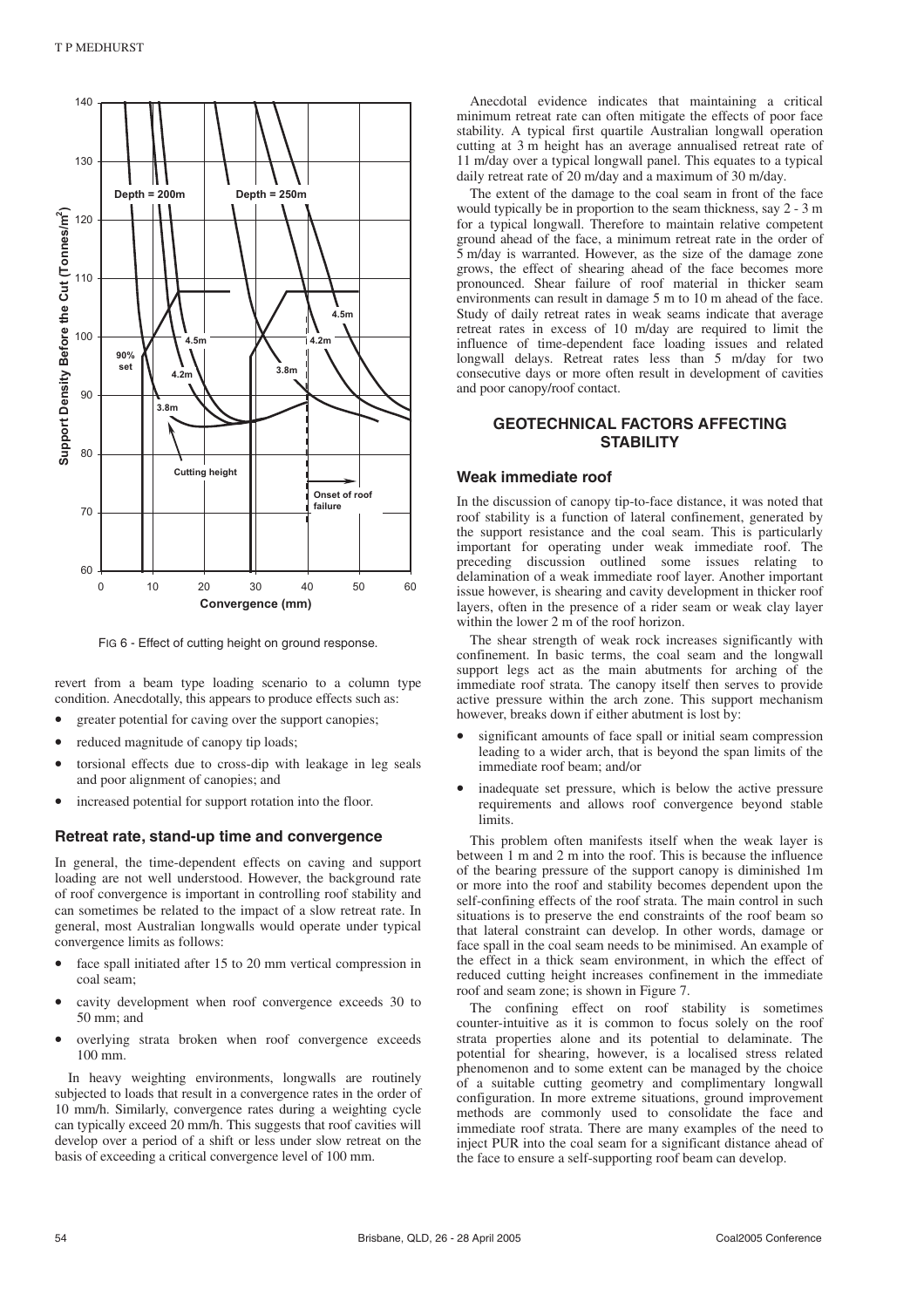

FIG 7 - Effect of laminite thickness on roof convergence.

#### **Massive overburden strata**

The presence of overlying sandstone channels presents an additional consideration in relation to periodic weighting issues. Massive strata beams commonly break at a minimum length to thickness ratio of 1:1 and can be up to 2:1, especially in cross-bedded sandstones. The strength, distribution and character of the overlying sandstone units presents several issues for longwall mining, including:

- cantilever effects that overload supports under 'massive' conditions (including panel start-up);
- detachment of large blocks that are able to overload supports; and
- development of small blocks in tip-to-face area that disrupt cutting.

Clearly, the closer the massive strata unit is to the seam, the greater influence on support loading that is developed, particularly when the strata is able to bridge and overhang behind the canopy. This is shown in Figure 8. The net effect of overhanging strata is that the centroid of the block moves from forward of the legs to behind the legs. The length of overhang then becomes critical for support loading. Its effect is demonstrated in Figure 9 and shows how support capacity can be rapidly exceeded as a result of strata overhang.

#### **Thick seam**

Most Australian coal operators have access to potential thick seam longwall mining reserves and are looking to maximise the return on investment in these mines. The preceding topics point out several issues that require extra consideration in the thick seam environment, namely the matching of coal seam and longwall support stiffness, support geometry, retreat rate and maintaining face stability for roof control. One key issue is the potential for the cave line moving over the support canopy.

Due to geometrical factors, it is more likely for the cave line to develop above the canopy in a thick seam operation. For two-leg supports this presents a unique situation. The canopy essentially acts as a fulcrum over the leg hinge-point; therefore the canopy tip load is dependent upon the opposite reactive load behind the line of the legs. The effect is demonstrated in Figure 10.



FIG 8 - Detached block-support loading mechanisms.

As the distance behind the legs reduces, support pressure in this area of the canopy increases. The pressure in the immediate roof behind the legs increases until localised crushing develops, which in turn, can result in a progressive weakening of roof over the canopy. As the cave front moves forward, canopy tip load reduces approximately in proportion to distance. The net effect is zero tip load when the cave line reaches the line of the legs and the tips begin to be pushed down.

Whilst this effect is detrimental to conventional longwall mining, the very same mechanism is exploited in the longwall top coal caving (LTCC) method. LTCC supports are of four-leg design (to eliminate the fulcrum effect) and are also of lower capacity to facilitate caving over the canopies. The performance of a typical 620 t LTCC support along with support capacities of 800 t and 1000 t for a typical 8 m thick weak Australian coal seam (3 m cutting height) at 200 m and 400 m depths is shown in Figure 11.

In the 400 m deep case, the amount of initial convergence is in the order of 80 to 90 mm. This is a key issue for face stability and would result in a large damage zone above and in front of the supports. Anecdotal evidence suggests that Chinese coal seams tend to be more 'blocky' than the weaker Australian coking coal seams. Blockier coals tend to produce high shear strengths and are stiffer; enough to maintain face stability whilst at the same time weak enough to cave. The analysis suggests that LTCC support capacity in the order 900 t or greater might be required in a typical Australian panel layout in deep (+300 m) conditions.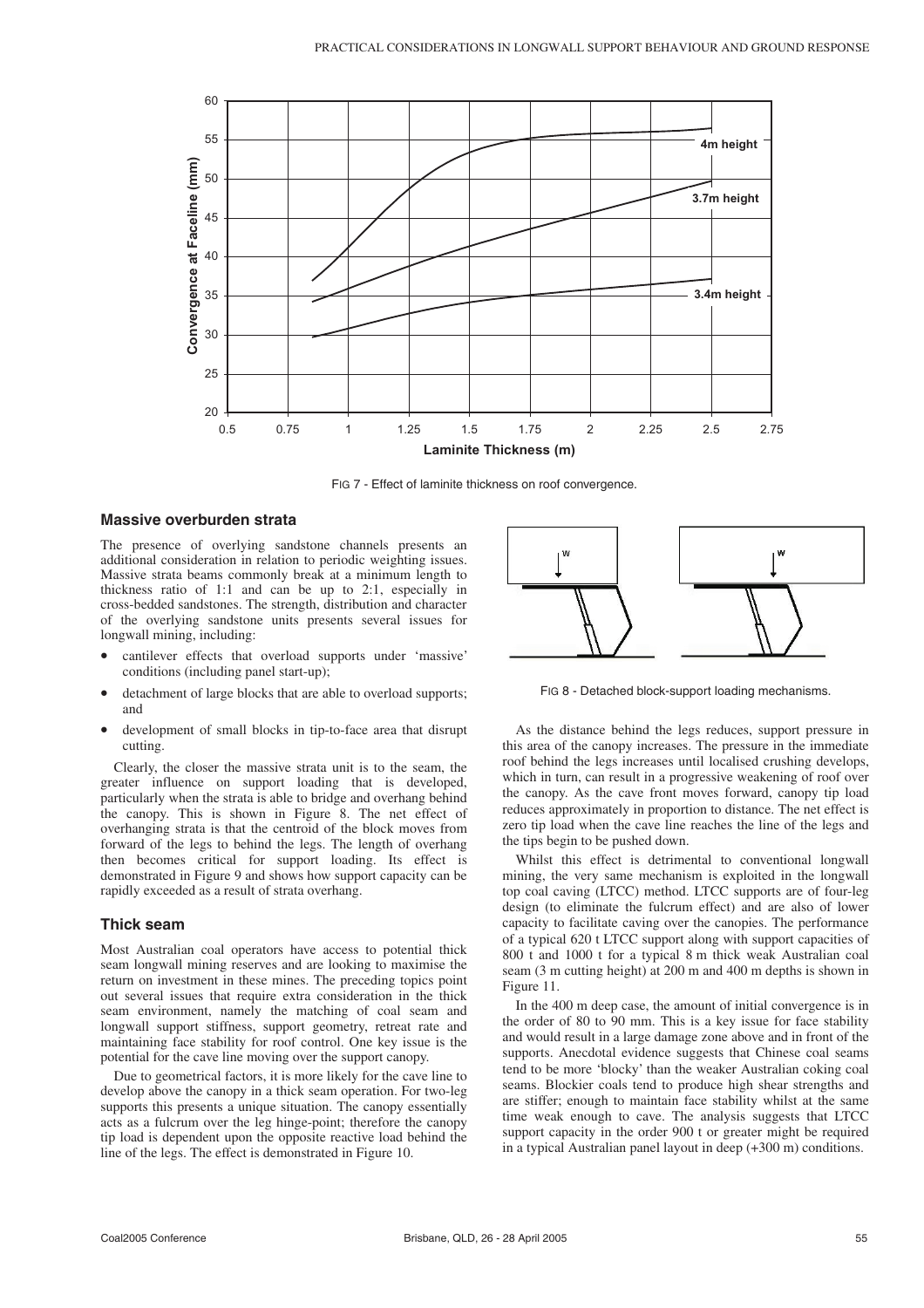

**Length of Strata Overhang behind the Supports (m)**

FIG 9 - Effect of block overhang on support loading.



FIG 10 - Reduction in canopy tip load.

#### **POTENTIAL TECHNOLOGY REQUIREMENTS**

One of the most common problems encountered is when operating under weak immediate roof. Invariably, poor roof conditions force operators to turn the positive set system off to maintain a consistent canopy attitude. This in turn usually leads to poor set pressures across the face and exposes the longwall to increased roof convergence as a result of hydraulic leakage (Figure 3) and other factors such as poor canopy/roof contact.

One possible solution is to reconfigure the posi-set system, which is currently based on pressure control, to include a leg convergence based control parameter. In other words, once the supports are set against the roof, the posi-set system is activated to maintain the support within an allowable convergence limit. This will require appropriate sensor technology to measure convergence, presumably either by a potentiometer system, tilt sensors or leg fluid flow sensors. Factors associated with support geometry may also need to be considered.

Accurate measurement of leg convergence may have many benefits, particularly when the longwall is often operated in yield. For longwall automation purposes, it could be linked to horizon control in the lower-advance set cycle. Similarly, the use of face monitoring data is becoming more prevalent for predicting weighting cycles and support diagnostics. The leg convergence rate reflects the work done by any given support. The on-line measured work rate of a longwall support can provide a fundamental measure of its life cycle attributes as well as to reflect load transfer effects such as heavy weighting (Crisafulli and Medhurst, 1994).